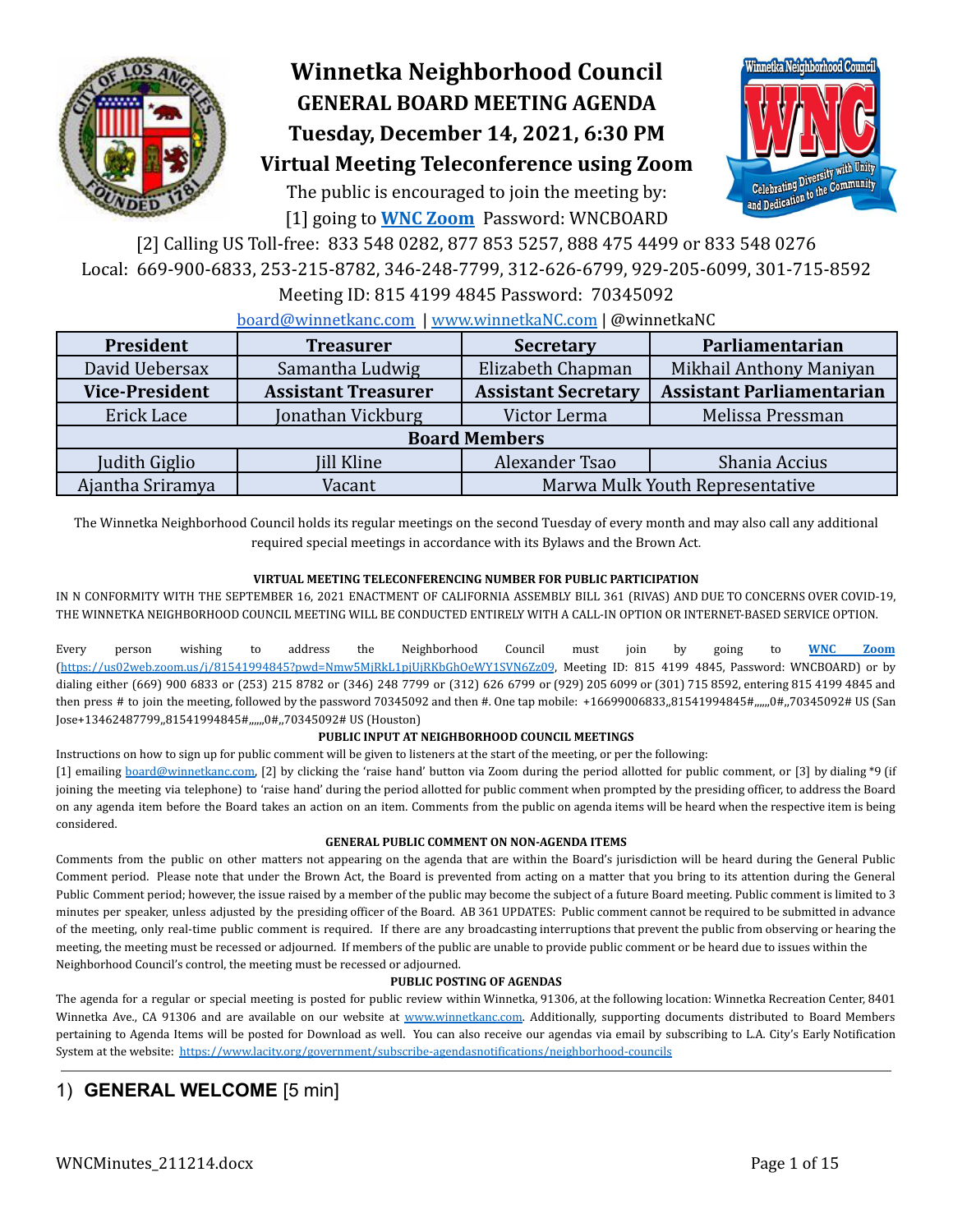# 2) **CONVENE MEETING and PLEDGE OF ALLEGIANCE** [1 min]

**Erick Lace** led pledge.

| <b>Board</b><br><b>Member</b>                                                                        | <b>Dec</b><br>08 | Ja<br>$\mathsf{n}$<br>12 | Feb<br>09        | <b>Mar</b><br>09 | Ap<br>r<br>13 | <b>May</b><br>11 | Jun<br>08        | Jun<br>15 | Jul<br>13 | Aug<br>10 | <b>Sep</b><br>14 | OC<br>t<br>12 | <b>Nov</b><br>09 | <b>Dec</b><br>14 |
|------------------------------------------------------------------------------------------------------|------------------|--------------------------|------------------|------------------|---------------|------------------|------------------|-----------|-----------|-----------|------------------|---------------|------------------|------------------|
| Ajantha Sriramya                                                                                     | L                | LE                       | E                | LE               | LE            | LE               | E                | A         | X         | X         | E                | E             | L/LE             | A                |
| <b>David Uebersax</b>                                                                                | X                | X                        | X                | X                | X             | X                | X                | X         | X         | X         | X                | X             | X                | X                |
| <b>Erick Lace</b>                                                                                    | X                | X                        | X                | X                | X             | A                | X                | X         | X         | A         | X                | X             | X                | X                |
| <b>Judith Giglio</b>                                                                                 | LE               | LE                       | $\boldsymbol{A}$ | X                | LE            | X                | X                | A         | X         | X         | LE               | A             | LE               | X                |
| <b>Samantha Ludwig</b>                                                                               | $\mathbf X$      | X                        | X                | X                | E             | X                | $\boldsymbol{A}$ | X         | A         | X         | X                | X             | X                | X                |
| <b>Jill Kline</b>                                                                                    | X                | X                        | X                | X                | X             | X                | X                | X         | A         | X         | X                | X             | X                | X                |
| <b>Marwa Mulk</b>                                                                                    | LE               | LE                       | X                | A                | X             | A                | X                | X         | A         | A         | X                | X             | A                | X                |
| <b>Alexander Tsao</b>                                                                                | X                | X                        | X                | X                | X             | X                | X                | X         | X         | X         | X                | X             | X                | L                |
| <b>Jonathan Vickburg</b>                                                                             | X                | X                        | X                | X                | X             | X                | X                | X         | X         | X         | X                | X             | X                | X                |
| <b>Shania Accius</b>                                                                                 | X                | X                        | X                | X                | X             | X                | X                | X         | A         | X         | X                | X             | X                | X                |
| Victor Lerma                                                                                         | A                |                          | X                |                  |               |                  | X                | A         | X         | A         | L                | A             | X                | A                |
| <b>Mikhail Maniyan</b>                                                                               |                  |                          |                  |                  |               |                  | X                | X         | X         | X         | E                | X             | LE               | A                |
| <b>Elizabeth Chapman</b>                                                                             |                  |                          |                  |                  |               |                  | X                | X         | X         | X         | X                | X             | X                | X                |
| <b>Melissa Pressman</b>                                                                              |                  |                          |                  |                  |               |                  | X                | X         | X         | X         | X                | X             | X                | E                |
| <b>Lisa Reeber</b>                                                                                   | X                | X                        | X                | X                | X             | X                | X                | X         | X         | X         | X                | X             |                  |                  |
| <b>Franklin Solis</b>                                                                                | X                | X                        | X                | E                | X             | L                |                  |           |           |           |                  |               |                  |                  |
| <b>Steven Fuhrman</b>                                                                                | X                | X                        | X                | X                | X             | X                |                  |           |           |           |                  |               |                  |                  |
| <b>Celia Vasquez</b>                                                                                 | X                | X                        | X                | LE               | LE            | X                |                  |           |           |           |                  |               |                  |                  |
| $X =$ Present, A = Absent, E = Excused, / = Not on the Board at this time, L = Late, LE = Left early |                  |                          |                  |                  |               |                  |                  |           |           |           |                  |               |                  |                  |

# 3) **BOARD MEMBER ROLL CALL** [2 min]

\***Cancelled Meeting,** †**Special Meeting** 4) **MEETING RULES & ANNOUNCEMENTS:** The Board may take action on any item on the

agenda, which may be taken out of order.

# 5) **APPROVAL OF MINUTES:** We will review and approve the Minutes as available.

A Motion to approve minutes for November 9, 2021 (**WNC-2021-121421-5A)**

Erick moved to approve, Judith seconded.

Discussion of Jill - left early. Need to amend minutes to reflect. Erick and Judith moved to accept the amendment.

| <b>Board Member</b>   | Yes | No | Abstain | Ineligible   Recused | Absent |
|-----------------------|-----|----|---------|----------------------|--------|
| Ajantha Sriramya      |     |    |         |                      |        |
| Lisa Reeber           |     |    |         |                      |        |
| <b>David Uebersax</b> |     |    |         |                      |        |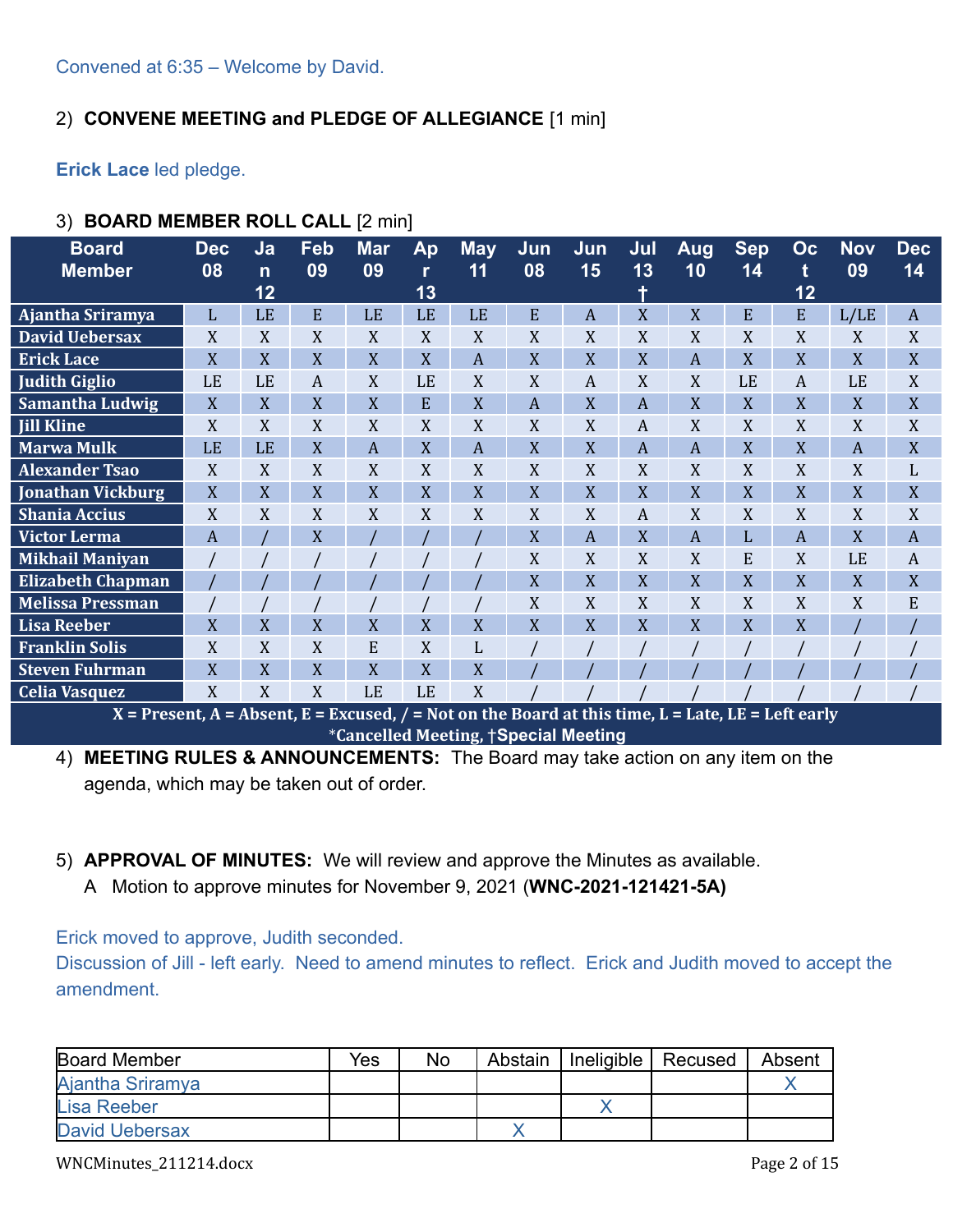| <b>Erick Lace</b>        | Χ |   |  |          |
|--------------------------|---|---|--|----------|
| <b>Judith Giglio</b>     | Х |   |  |          |
| Samantha Ludwig          |   | Χ |  |          |
| <b>Jill Kline</b>        | Χ |   |  |          |
| <b>Marwa Mulk</b>        | X |   |  |          |
| <b>Alexander Tsao</b>    |   |   |  | $\times$ |
| <b>Jonathan Vickburg</b> | X |   |  |          |
| <b>Shania Accius</b>     | Χ |   |  |          |
| <b>Victor Lerma</b>      |   |   |  | $\times$ |
| <b>Mikhail Maniyan</b>   |   |   |  | Χ        |
| <b>Elizabeth Chapman</b> | Χ |   |  |          |
| <b>Melissa Pressman</b>  |   |   |  |          |

(Motion passed, 7 yes, 2 abstain, 5 absent)

# 6) **GOVERNMENT REPRESENTATIVES:**

A Updates and reports from representatives of the offices of Mayor Garcetti, Council District Councilmember Bob Blumenfield (CD3 CM BB), Congressman Brad Sherman, State Senator Stern, State Assembly Jesse Gabriel, US Congressmember Brad Sherman, LA County Supervisor Sheila Keuhl, the LAPD and/or CPAB, LAFD, LAUSD Board Member Scott Schmerelson, Dept. of Neighborhood Empowerment (DONE), Board of Neighborhood Commissioners (BONC), Neighborhood Council Budget Advocates (NCBA) and any other local, state, or federal agencies.

**Safi from Bob Blumenfield's office:** map of redistricting is officially finished, effective Dec 10. 3 cleanups have taken place in Winnetka since the last meeting. Donations were given to 16 organizations this year for their Holiday Drive.

**Shania**: How does a nonprofit get onto the list for donations?

**Safi**: They work directly with a number of nonprofits, which are the organizations that they start with for the Holiday Drive.

**Officer Poepke:** Important to be vigilant with surroundings, as there are still "follow home" robberies occurring. Residential burglaries are also occurring. Stay vigilant, vary your routine, and keep your house looking like someone is home.

**David**: There is a primary residence that has an RV that has been parked along the back, and the fence of that landowner has been hopped. Towing appointments will start in February. If a resident is in an RV, then it cannot be towed.

**Erick**: Is there a way to see if there is an active missing persons report?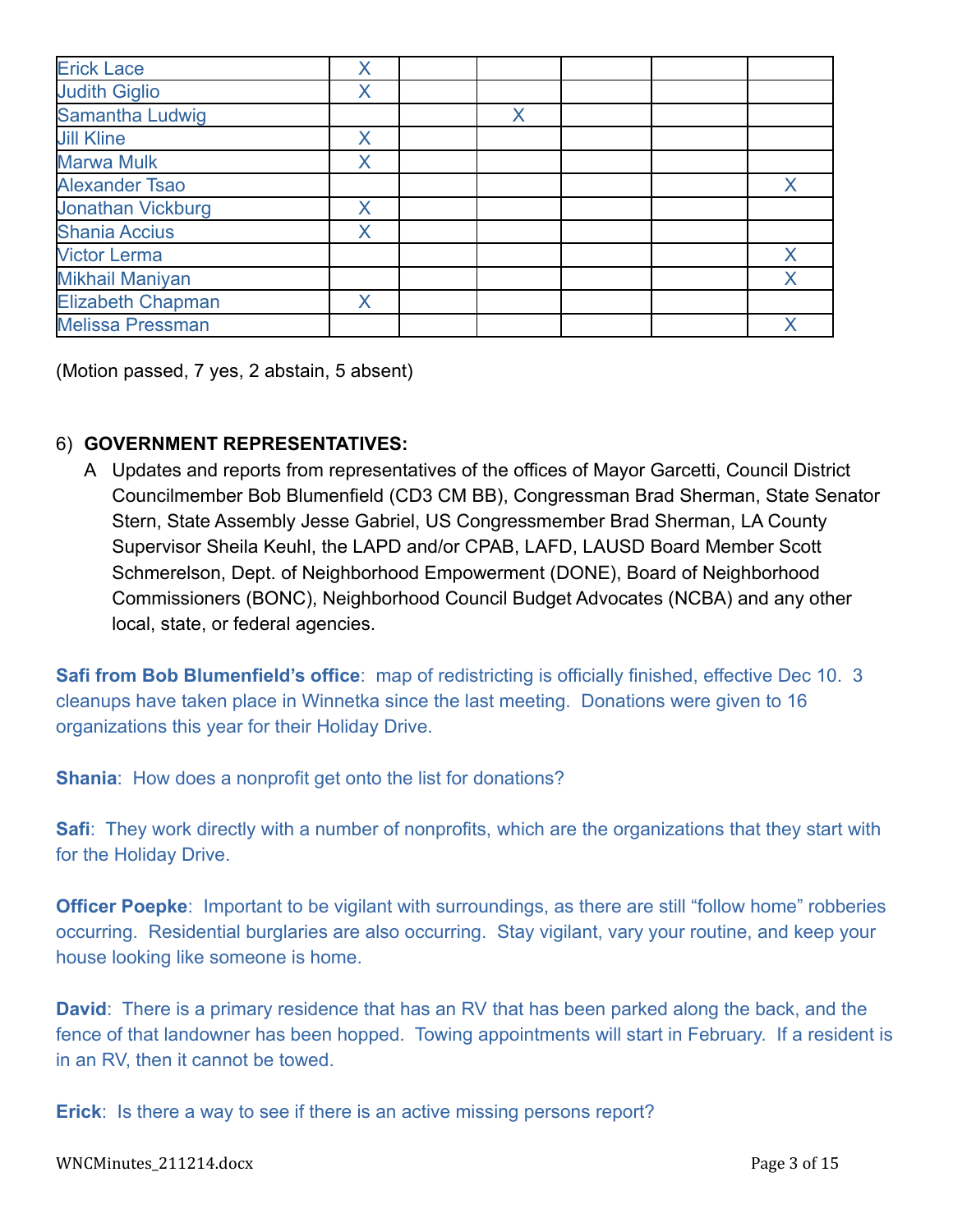**Officer Peopke:** Yes, just call the station and ask if there is a report.

**Mikkie Loi**: Staying aware, as Officer Peopke mentioned. Toy Drive is ongoing. Walmart Supercenter in Porter Ranch is a drop off location.

**David**: Message from Blake. Remain vigilant regarding the ongoing need to stay safe from Covid, including masking.

**Mario from DONE:** Has sent around training information. ABLE and Planning 101 deadline extended until Dec 31st. After that date the Board Member would lose their voting privileges. Now is the time to amend the bylaws. Board structure changes would need to be approved. New logins for training were sent out in September.

- 7) **PUBLIC COMMENT**: Comments from the public on any items not specifically listed on this agenda. Board Members should not address or discuss these comments other than to direct matters to the appropriate Winnetka NC committee or other agency. [3 min each]
- 8) **TREASURER'S REPORT**: (Ludwig/Uebersax) Discussion and possible action regarding the status of Winnetka NC finances, Funding portal, and any additional reports as needed.
	- A Discussion, review, and approve Monthly Expense Reports (MER) for November 2021
		- MOTION: "The Winnetka NC Board has reviewed the November 2021 Monthly Expenditure Report. The Board approves the report and authorizes the Treasurer to submit the report to the City Clerk." (Ludwig//Uebersax) (**WNC-2021-121421-8A)**

**Samantha**: presented the current MERs with receipts.

**Erick**: Will they be increasing the storage costs?

**David**: They sent us a note that they would be increasing, but they have not yet.

Erick moved to approve, Judith seconded.

| <b>Board Member</b>      | Yes | <b>No</b> | Abstain | Ineligible | Recused | Absent |
|--------------------------|-----|-----------|---------|------------|---------|--------|
| <b>Ajantha Sriramya</b>  |     |           |         |            |         | Χ      |
| <b>Lisa Reeber</b>       |     |           |         | n/a        |         |        |
| <b>David Uebersax</b>    | X   |           |         |            |         |        |
| <b>Erick Lace</b>        | Χ   |           |         |            |         |        |
| <b>Judith Giglio</b>     | Χ   |           |         |            |         |        |
| Samantha Ludwig          | Χ   |           |         |            |         |        |
| <b>Jill Kline</b>        | X   |           |         |            |         |        |
| <b>Marwa Mulk</b>        |     |           |         | X          |         |        |
| <b>Alexander Tsao</b>    | Χ   |           |         |            |         |        |
| <b>Jonathan Vickburg</b> | Χ   |           |         |            |         |        |
| <b>Shania Accius</b>     | Χ   |           |         |            |         |        |

WNCMinutes\_211214.docx Page 4 of 15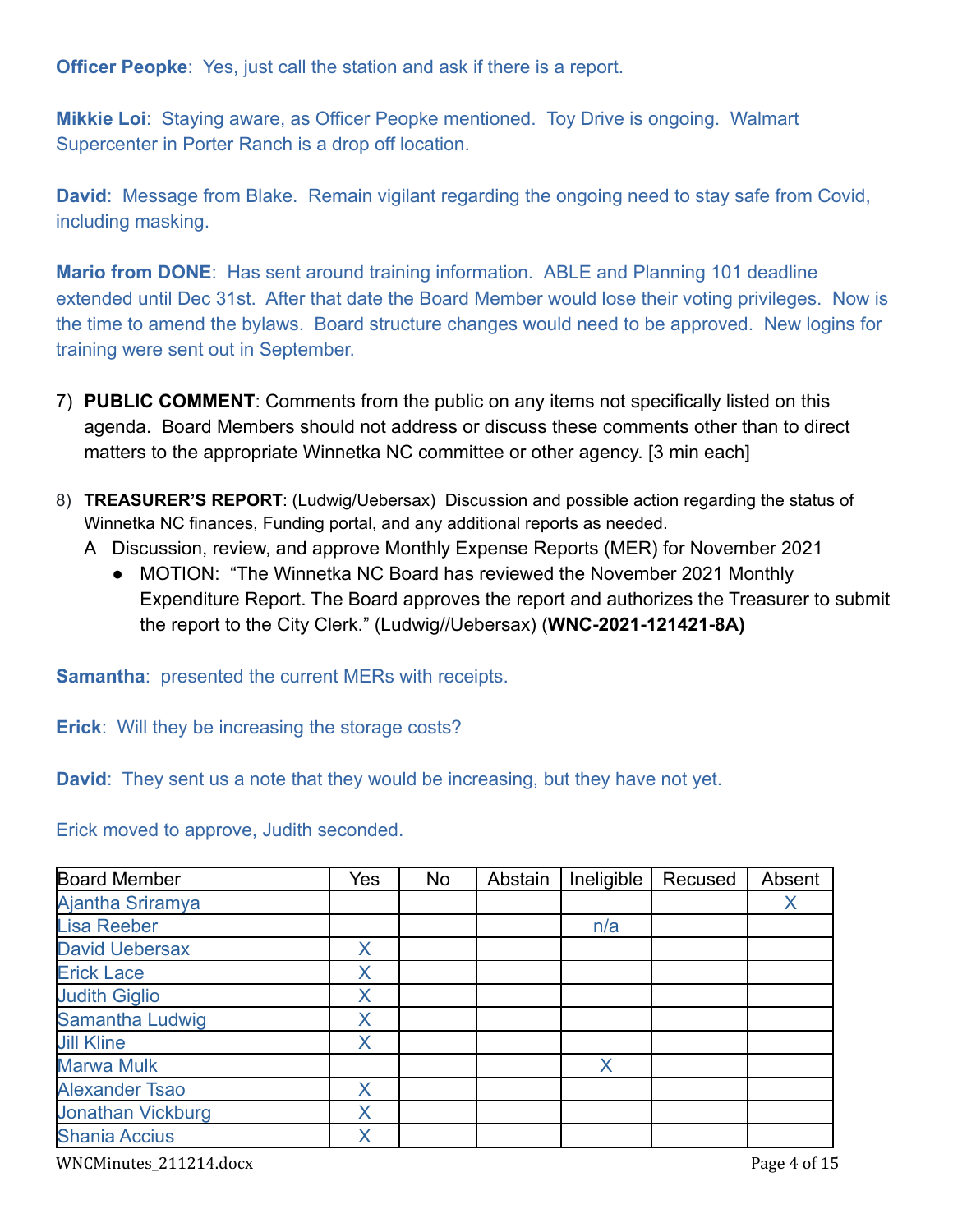| <b>Victor Lerma</b>      |  |  |  |
|--------------------------|--|--|--|
| Mikhail Maniyan          |  |  |  |
| <b>Elizabeth Chapman</b> |  |  |  |
| <b>Melissa Pressman</b>  |  |  |  |

# **Approved**: (9 Yes, 0 No, 1 ineligible, 4 Absent)

# 9) **NON-CONSENT CALENDAR:**

- A Discussion and possible Action regarding to City Council updating of Ordinance [\(Section](https://clkrep.lacity.org/onlinedocs/2020/20-1376-S1_ord_187127_09-03-21.pdf) 41.18) of the Los Angeles [Municipal](https://clkrep.lacity.org/onlinedocs/2020/20-1376-S1_ord_187127_09-03-21.pdf) Code) relating to use/maintenance of public right-of-way, particularly Part 2 determinations and signage (CF [20-1376-S1\)](https://cityclerk.lacity.org/lacityclerkconnect/index.cfm?fa=ccfi.viewrecord&cfnumber=20-1376-S1)and various locations:
	- Update on Winnetka Park.

**David**: There are still multiple encampments that are on the park premises.

**Juan**: The trailer has moved into the park. There are signs that say Dec 1, but they are not being followed. When is enforcement going to begin? Juan would like for Bob Blumenfield to be coming to the park and to our meetings. Are there stats regarding re-housing?

**Safi**: Does not have the stats right away, but will look into them. Will enquire with the Councilmember to see if he can visit the park and the meetings. Biggest hurdle is that the City cannot force people to accept the housing when it is offered. The two housing communities are almost at capacity. Rules of the housing communities include returning to the housing each night and not abandoning the cabins / space.

**Juan**: Councilmember has come to the park, but he has not come to address us. We also need to have community events at the park. If we don't use it, they will continue to reside there. We need to enforce what we can.

**Safi**: We are still waiting for the official signs to be made. We are expecting signs to go up within a couple of weeks as they are in the shop. LAPD has not been given enforcement directives regarding 41.18. The LAPD would need to be given these instructions with how to enforce the signs once posted.

**Alex**: We have seen some encampments leave after cleanup.

**Safi**: Yes, some of the cleanups result in the area being vacated, but some of them come right back.

**Juan**: At the park, they are moving all of the stuff aside, so that once the cleanup is done they just bring it all back in. That is not an effective cleanup. This is not going to cause them to leave. The grocery store and general area is becoming dangerous because of the unhoused.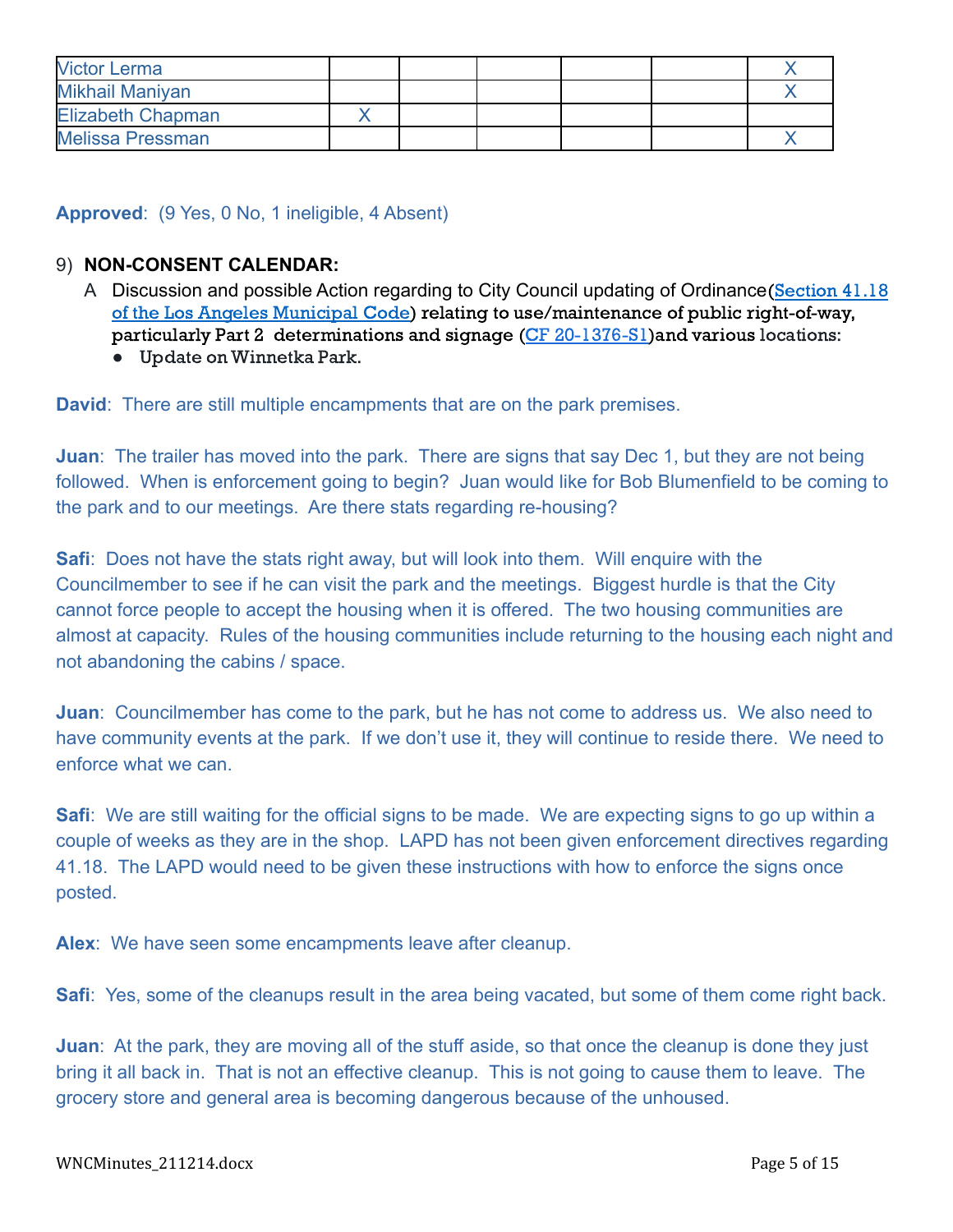**Samantha**: We know we can't force people to accept housing, is there an incentive to have them accept it? There is a tremendous amount of money spent on the cleanups. Why not just provide that money towards the unhoused as an incentive to have them stay away.

**Safi**: Some of the programs have tried this type of incentive. He will take the idea and concerns to the Councilmember.

**Jill:** Signs that were posted for the cleanup and notice of sanitation, but not for the enforcement of the 41.18 which would involve permanent removal.

**Safi**: They created their own in house signs, which were posted at the locations that are expecting to have permanent signs.

**Jill**: Oh, so they were not official signs.

**Safi**: Yes, they were just in house notices.

**David**: What is next for signs?

**Safi:** The signs are made, just awaiting posting.

**David**: How is Pennfield Alley?

**Judith:** Has been clear for a while now. Dumping is sometimes occurring, but no encampments.

**David**: Are there any other areas designated in Winnetka?

**Safi**: Not for Winnetka, but there are cleanups that are occurring within Winnetka. Care+ cleanup requests can go through him.

**David**: Is Mason / Roscoe a planned cleanup area?

**Safi**: There were 6 or 7 encampments behind 7/11. They were all taken care of about a month or so ago.

- Other areas identified by Stakeholders including Elkwood cul du sac.
- B Report on finalization of maps for updating districts following 2020 Census, based on deliberations by the respective City of Los Angeles Redistricting Commissions and/or City Council Ad Hoc Committee:
	- Council File: [https://cityclerk.lacity.org/lacityclerkconnect/index.cfm?fa=ccfi.viewrecord&cfnumber=20-06](https://cityclerk.lacity.org/lacityclerkconnect/index.cfm?fa=ccfi.viewrecord&cfnumber=20-0668-S7) [68-S7](https://cityclerk.lacity.org/lacityclerkconnect/index.cfm?fa=ccfi.viewrecord&cfnumber=20-0668-S7)
	- Los Angeles City Council Redistricting Commission 2021: (<https://laccrc2021.org/>)
- Los Angeles Unified School District <https://redistricting2021.lacity.org/LAUSDRC/index.html> WNCMinutes\_211214.docx Page 6 of 15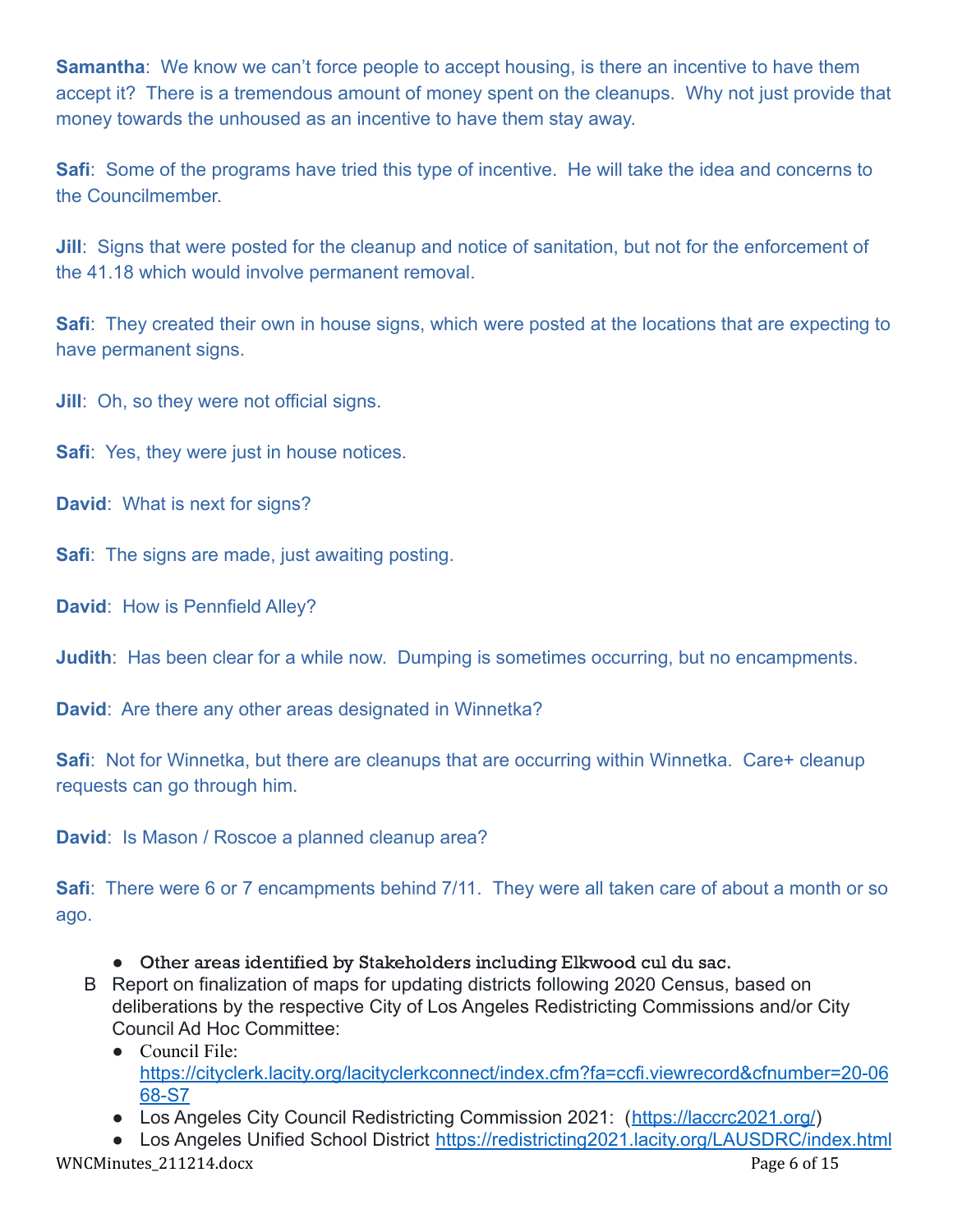**Safi**: Most of the district has been restored to be closer to the previous districts. Reseda has the most impact. Several high schools and ½ of Reseda Park were moved out. We were able to keep Sherman Way, which has a lot of economic developments on it.

**Jill**: Should we ask someone to create a CIS for LAUSD?

**Erick**: LAUSD has had a lot of trading going on. They were waiting to see where the City districts settled. He can contact the LAUSD rep and look into it.

**David**: It looks like there is a final map and resolution.

**Erick**: Would like to see about adding a standing committee, to be discussed under G below.

**Alex**: Asked about Melissa calling a special meeting regarding Reseda and redistricting.

**David**: Yes, he spoke with her. We did get her request in, but there was not enough buy in at the time of her request to call a special meeting.

**Alex**: Wanted to make sure that she was heard and that we are appropriately interacting with the neighbor NCs.

**David**: We need someone who can go to VANC in order to create better cross communication.

- C Discussion, update, and possible action with regards to working with community groups and coordination of WNC Committees in support of efforts such as cleanup events and/or issues relating to encampments and unhoused at the following locations:
	- Winnetka and Quimby Parks.
	- Alleys at Penfield Alley (North of Roscoe, east from Winnetka) and behind businesses on the Northwest corner of Mason and Roscoe.
	- Los Angeles River cleanups by LA River Walkers and Watchers [\(larww.org\)](http://larww.org/) and Volunteers Cleaning Communities (<https://volunteerscleaningcommunities.com>) on the last Saturday of each month; Friends of the LA River (FOLAR); and others tbd.

**David**: December cleanup will not occur on Christmas, but there is a planned cleanup in January.

There were 3 cars floating down the river on the news today. Do you know where the cars came from? Do you have more info on the river project?

**Safi**: Unaware of any cars in the river today. River Projects are ongoing.

**Jill:** If there is way to do a CIS or encourage community support of the grants, please send them to Jill.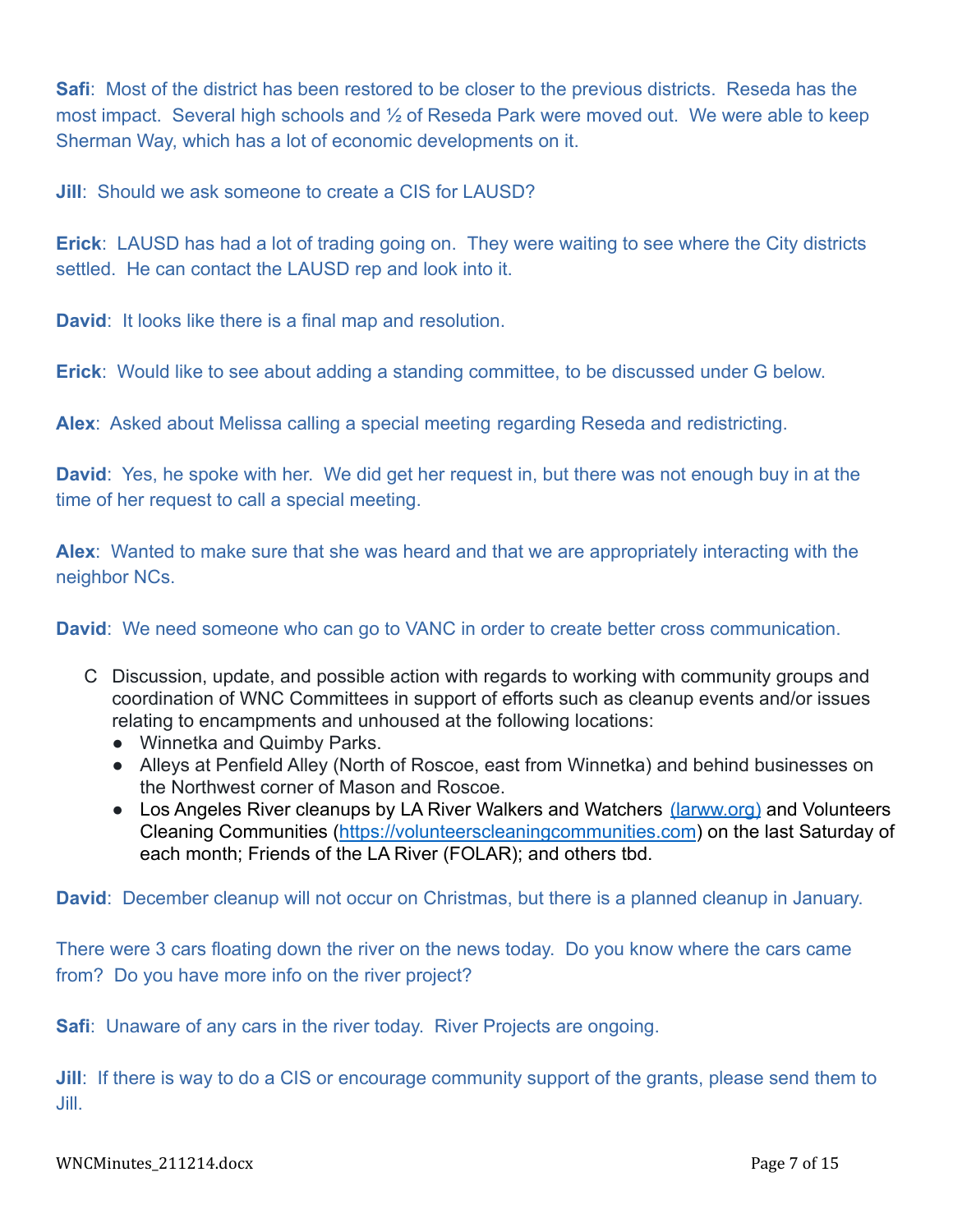**Safi**: Beautify LA grant was one of the projects. Reseda got a grant. Riverwatchers got a grant. That's separate from the Dept of Sanitation, which is a statewide grant. They are looking for 35 million and multiple phases. The meeting is to gather community support.

**Jill**: Would the Sanitation grant still need CIS support?

**Safi**: Yes, that would be helpful. Can send the contact information over to create a grant.

# 10)**REGULAR COMMITTEE REPORTS & MOTIONS**:

- A Outreach & Social Media Committee (OSM) Report (Kline) [20 min]
	- NOTICE: Meetings are held as needed on the 1st Tuesday of each month at 7:00 PM
		- ◊ General update on Committee plans and activity.
		- ◊ Planning for 2022 Winnetka Centennial and celebration.

**Jill**: Not able to meet last week, due to the new requirements for agenda. Outreach is rethinking hosting a large event. Checking vaccinations / offering testing would create a large burden. They are thinking of ways to brainstorm new ideas, such as an online video celebration. Iconic businesses could be highlighted. They are asking for new ideas - big or small - to try and create "promo videos" of local interests.

**Erick**: Are we expecting the closures / requirements to continue?

**Jill**: We need to plan now, and to meet the current requirements it would be very costly to be in person.

**Glenn**: Is there a specific date for the founding?

**Jill**: We haven't been able to find it other than 1922.

**David**: April 23rd.

**Jill**: We need news - for the website and social media and newsletter. They are still considering a smaller event, such as a "ribbon cutting" or a celebration around one of the new boxes. The initial plan would be a full carnival at the park. But the covid event requirements, we just can't keep costs at bay.

**Alex**: Regarding having the actual event - thinks that we should be optimistic. Meeting at the park would be a good thing to try to advance the goals of reclaiming the park.

**Jill**: Meeting at the park would require the park's approval, and they haven't given us any. We can still complete a Spring Clean. We can do an unveiling of the box. We just can't get approval for the size originally planned.

### WNCMinutes\_211214.docx Page 8 of 15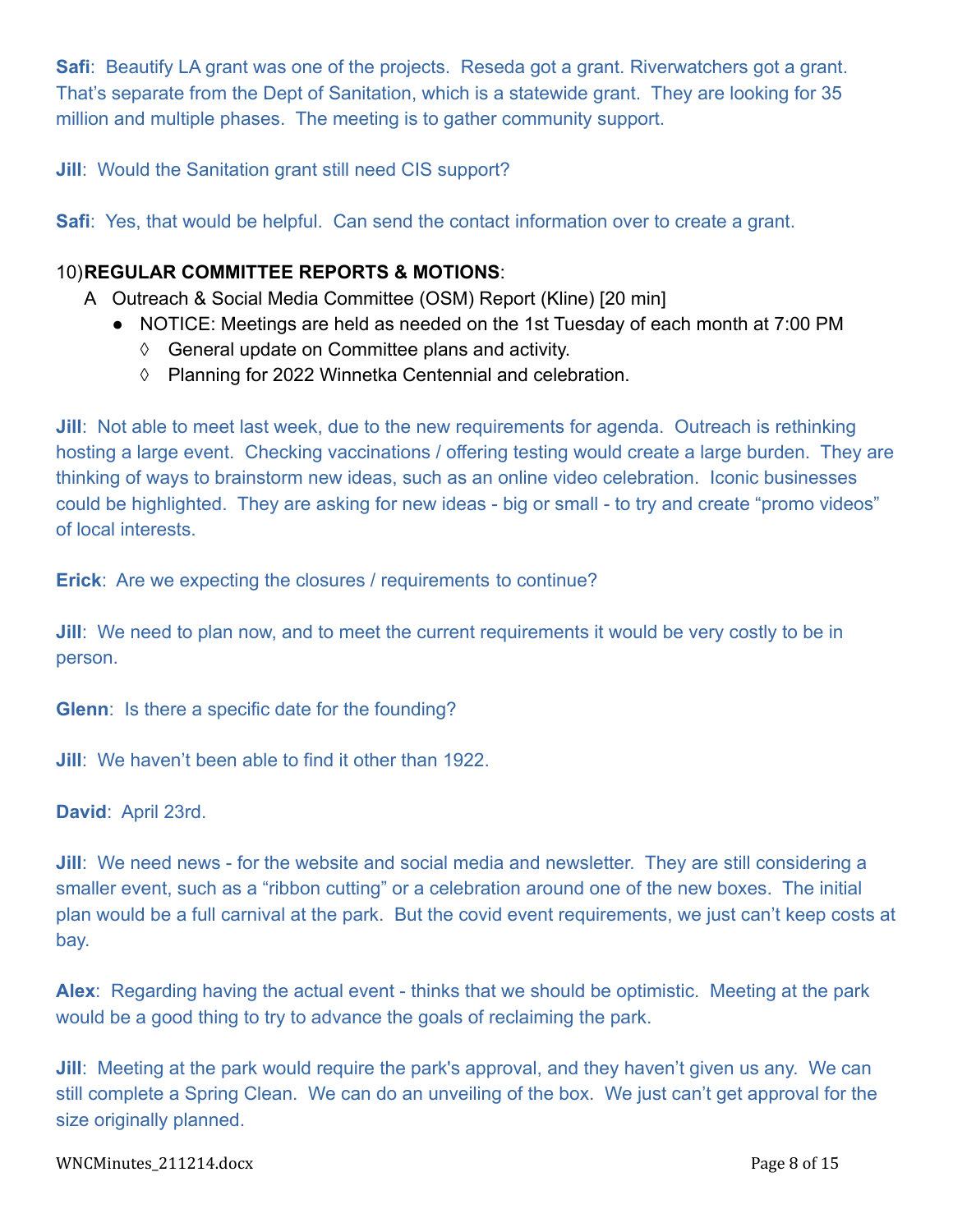**Alex**: We're not here to save the funds. This is our Centennial. He would like to see our funds used within the park to use it the way it was meant to be.

**Juan**: He can approach the park to see about getting park approval. Clean Communities just held their event at the park.

**Jill**: We still want an event, it just can't be the same scale, because anything over 5000 people has much different requirements for Covid.

**Juan**: Schedules for parks?

**David**: Wendy can also post neighborhood schedules on our media.

**Alex**: Elections are coming, with residency requirements and other processes. Community will want to be informed, and we should always have more ideas represented.

**Shania**: Asked for clarification on what Juan was asking for?

**Juan**: He is requesting for all signups for parks, community events, and information to be added to the website so that we can help to promote the park events. Juan is happy to communicate with Winnetka Rec Park anytime - he can help.

- B Public Works & Transportation Committee (PWT) Report Uebersax) [10 min]
	- NOTICE: Meetings are held at the WCC on the  $4<sup>th</sup>$  Monday of each month at 7:00 PM
		- ◊ General update on Committee plans and activity.
		- ◊ Discussion and possible action regarding Public Works and Transportation motion to request WNC Board to draft a motion in opposition for plans for 405 Sepulveda Pass ExpressLanes Project, for the drafting of correspondence to Metro, Board Members including LA City Mayor or City Council Members, and/or Community Impact Statement.
			- (a) Concerns include: Inadvertent lane confusion causing tickets; Benefitting affluent drivers, while disadvantaging those with lower income those underserved by mass transit; Leading to in implementation of Dynamic Pricing; Security and tracking of transponders; and the overall lack of the normal transparency in the outreach, discussion, and planning of projects by Metro.

(b)<https://www.metro.net/projects/sepulvedacorridor/> (c) <https://storymaps.arcgis.com/stories/88d93c10a2164de89349bbcd30bcf6b2>

- C Planning & Land Use Management Committee (PLUM) Report (Uebersax) [10 min]
	- NOTICE: Meetings are held as needed on the 3rd Tuesday of the month.
		- ◊ General update on Committee plans and activity.

◊ Update training being implemented for those who serve on NC PLUM committees. WNCMinutes 211214.docx Page 9 of 15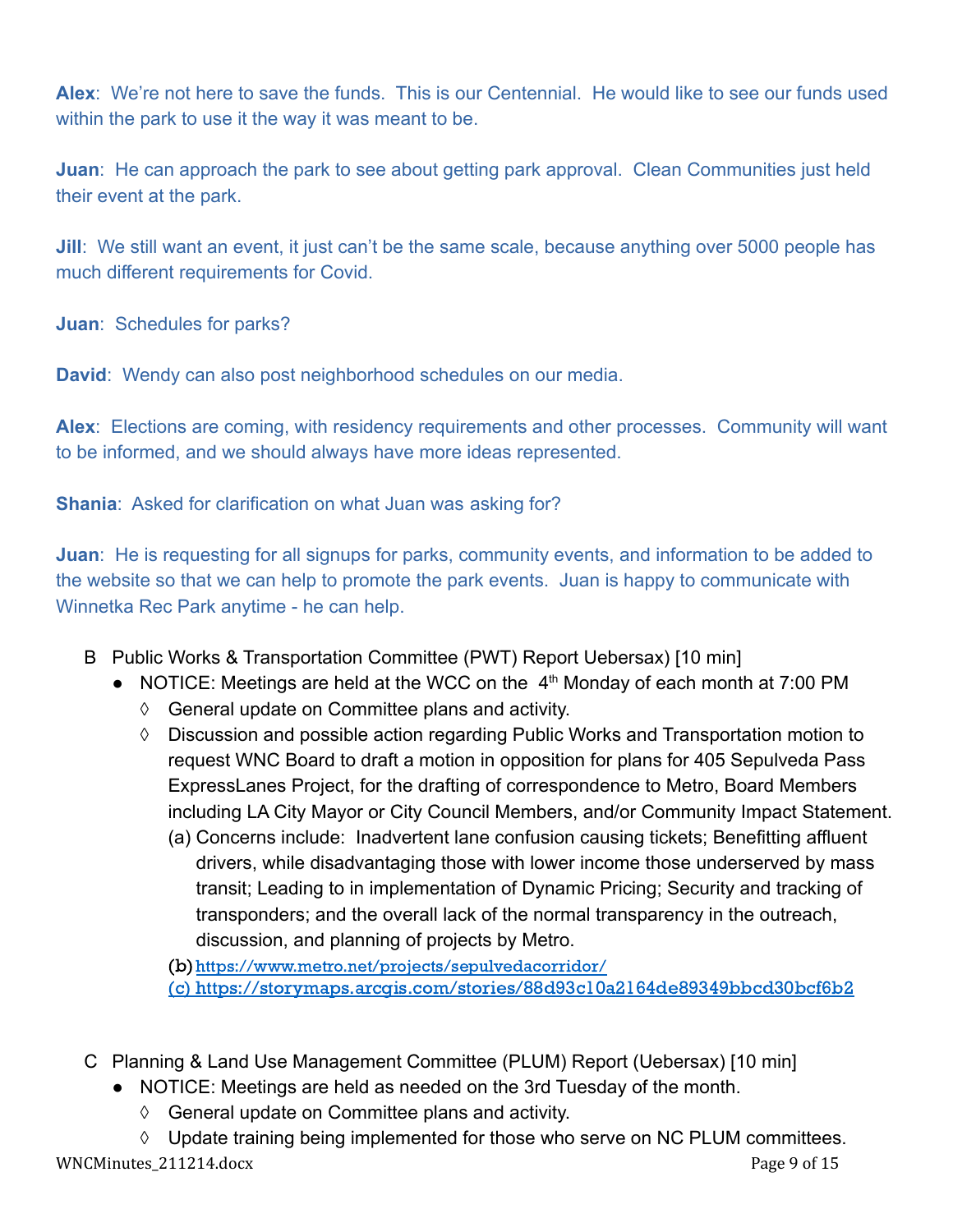- ◊ Planning for scheduling of meetings to discuss upcoming projects
- ◊ Report on proposed upgrade of amenities at Winnetka Park.
- D Youth Advocacy Committee (YAC) Report (Lace) [5 min]
	- NOTICE: The YAC Committee Meeting as needed.
		- ◊ General update on Committee plans and activity.
		- $\Diamond$  Discussion and possible Action to review and approve budgeted Neighborhood Purposes Grants for culmination exercises (expected by the schools to be conducted in person in June 2022) in Winnetka's 5 elementary schools and 1 middle school in the amount of \$300 per school:
			- (a) Sutter Middle School (**WNC-2021-121421-102Da**)
			- (b) Winnetka Elementary School (**WNC-2021-121421-102Db**)
			- (c) Stanley Mosk Elementary School (**WNC-2021-121421-102Dc**)
			- (d) Limerick Elementary (**WNC-2021-121421-102Dd**)
			- (e) Sunny Brae Elementary School (**WNC-2021-121421-102De**)
			- (f) Fullbright Elementary School (**WNC-2021-121421-102Df**)

**Erick**: Stanley Mosk is doing their grand opening in January.

2022 is planning to have an in person graduation this year.

**Samantha:** Would like to support the schools in a different way, such as we did with the garden project. It would be good to do an earlier in the year support, such as for school supplies that can be used throughout the year.

**Erick**: That's a great idea. We have done pencil cases and dictionaries before.

**Jill**: Agrees with Jill's idea. It wouldn't even need to be a specific item, but something that could be beneficial to the school. Field trips could also be an outing that we could sponsor.

Erick motions to approve \$300 for Sutter Middle, seconded by Judith.

| Board Member             | Yes | <b>No</b> | Abstain | Ineligible | Recused | Absent |
|--------------------------|-----|-----------|---------|------------|---------|--------|
| <b>Ajantha Sriramya</b>  |     |           |         |            |         |        |
| <b>Lisa Reeber</b>       |     |           |         | n/a        |         |        |
| <b>David Uebersax</b>    |     |           |         |            |         |        |
| <b>Erick Lace</b>        | Χ   |           |         |            |         |        |
| <b>Judith Giglio</b>     | Χ   |           |         |            |         |        |
| <b>Samantha Ludwig</b>   |     |           |         |            |         |        |
| <b>Jill Kline</b>        | Χ   |           |         |            |         |        |
| <b>Marwa Mulk</b>        |     |           |         |            |         |        |
| <b>Alexander Tsao</b>    | Χ   |           |         |            |         |        |
| <b>Jonathan Vickburg</b> |     |           |         |            |         |        |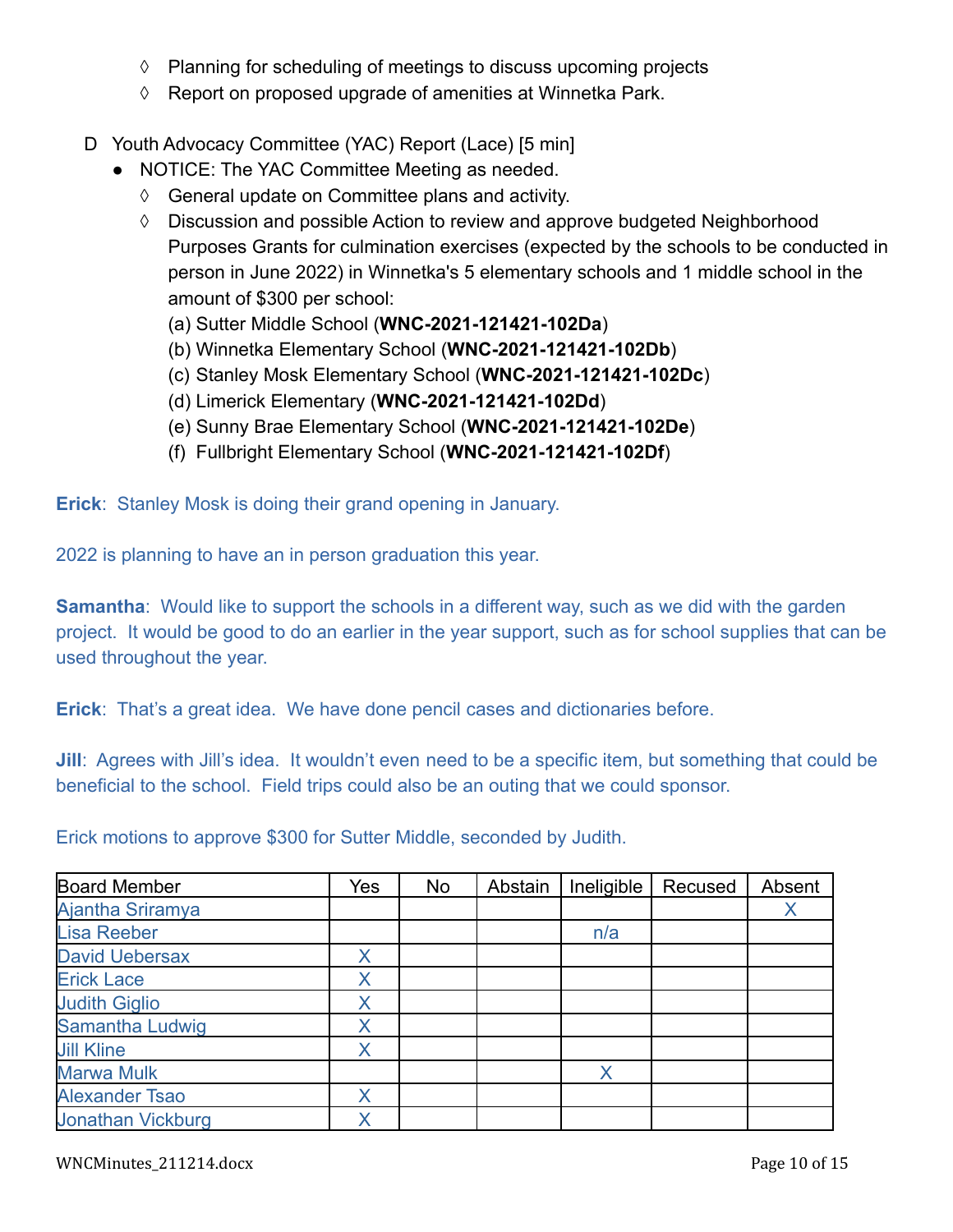| <b>Shania Accius</b>     |  |  |  |
|--------------------------|--|--|--|
| <b>Victor Lerma</b>      |  |  |  |
| <b>Mikhail Maniyan</b>   |  |  |  |
| <b>Elizabeth Chapman</b> |  |  |  |
| <b>Melissa Pressman</b>  |  |  |  |

Approved (9 yes, 4 absent, 1 ineligible)

# Erick motions to approve \$300 for Fullbright Elementary, seconded by Judith.

| <b>Board Member</b>      | Yes | No | Abstain | Ineligible | Recused | Absent |
|--------------------------|-----|----|---------|------------|---------|--------|
| Ajantha Sriramya         |     |    |         |            |         | X      |
| <b>Lisa Reeber</b>       |     |    |         | n/a        |         |        |
| <b>David Uebersax</b>    | Χ   |    |         |            |         |        |
| <b>Erick Lace</b>        | Χ   |    |         |            |         |        |
| <b>Judith Giglio</b>     | Χ   |    |         |            |         |        |
| Samantha Ludwig          | Χ   |    |         |            |         |        |
| <b>Jill Kline</b>        | X   |    |         |            |         |        |
| <b>Marwa Mulk</b>        |     |    |         | X          |         |        |
| <b>Alexander Tsao</b>    | X   |    |         |            |         |        |
| <b>Jonathan Vickburg</b> | Χ   |    |         |            |         |        |
| <b>Shania Accius</b>     | X   |    |         |            |         |        |
| <b>Victor Lerma</b>      |     |    |         |            |         | X      |
| <b>Mikhail Maniyan</b>   |     |    |         |            |         | X      |
| <b>Elizabeth Chapman</b> | X   |    |         |            |         |        |
| <b>Melissa Pressman</b>  |     |    |         |            |         | Χ      |

Approved (9 yes, 4 absent, 1 ineligible)

# Erick motions to approve \$300 for Limerick Elementary, seconded by Judith.

| <b>Board Member</b>      | Yes | No | Abstain | Ineligible | Recused | Absent |
|--------------------------|-----|----|---------|------------|---------|--------|
| Ajantha Sriramya         |     |    |         |            |         | X      |
| <b>Lisa Reeber</b>       |     |    |         | n/a        |         |        |
| <b>David Uebersax</b>    | X   |    |         |            |         |        |
| <b>Erick Lace</b>        | Χ   |    |         |            |         |        |
| <b>Judith Giglio</b>     | Χ   |    |         |            |         |        |
| Samantha Ludwig          | X   |    |         |            |         |        |
| <b>Jill Kline</b>        | X   |    |         |            |         |        |
| <b>Marwa Mulk</b>        |     |    |         | X          |         |        |
| <b>Alexander Tsao</b>    | X   |    |         |            |         |        |
| <b>Jonathan Vickburg</b> | X   |    |         |            |         |        |
| <b>Shania Accius</b>     | X   |    |         |            |         |        |
| <b>Victor Lerma</b>      |     |    |         |            |         | X      |
| <b>Mikhail Maniyan</b>   |     |    |         |            |         | X      |
| <b>Elizabeth Chapman</b> | X   |    |         |            |         |        |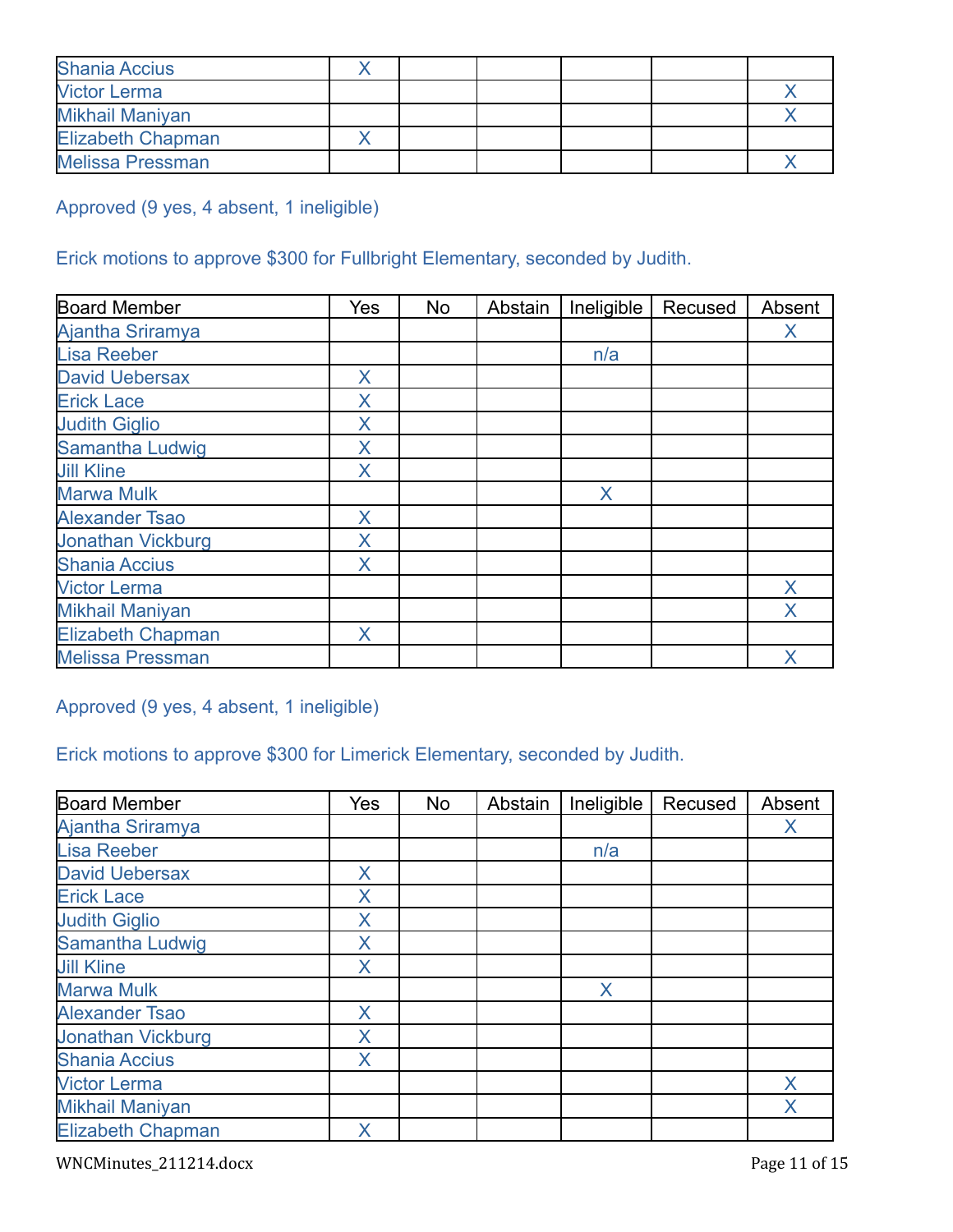| <b>Melissa</b><br>$P$ connon<br><b>699111</b> 12 |  |  |  |  |  |  |
|--------------------------------------------------|--|--|--|--|--|--|
|--------------------------------------------------|--|--|--|--|--|--|

Approved (9 yes, 4 absent, 1 ineligible)

Erick motions to approve \$300 for Stanley Mosk, seconded by Judith.

| <b>Board Member</b>      | Yes | No | Abstain | Ineligible | Recused | Absent |
|--------------------------|-----|----|---------|------------|---------|--------|
| Ajantha Sriramya         |     |    |         |            |         | X      |
| <b>Lisa Reeber</b>       |     |    |         | n/a        |         |        |
| <b>David Uebersax</b>    | X   |    |         |            |         |        |
| <b>Erick Lace</b>        | Χ   |    |         |            |         |        |
| <b>Judith Giglio</b>     | X   |    |         |            |         |        |
| Samantha Ludwig          | X   |    |         |            |         |        |
| <b>Jill Kline</b>        | X   |    |         |            |         |        |
| <b>Marwa Mulk</b>        |     |    |         | X          |         |        |
| <b>Alexander Tsao</b>    | X   |    |         |            |         |        |
| <b>Jonathan Vickburg</b> | X   |    |         |            |         |        |
| <b>Shania Accius</b>     | X   |    |         |            |         |        |
| <b>Victor Lerma</b>      |     |    |         |            |         | X      |
| <b>Mikhail Maniyan</b>   |     |    |         |            |         | X      |
| <b>Elizabeth Chapman</b> | X   |    |         |            |         |        |
| <b>Melissa Pressman</b>  |     |    |         |            |         | Χ      |

Approved (9 yes, 4 absent, 1 ineligible)

Erick motions to approve \$300 for Winnetka, seconded by Judith.

| <b>Board Member</b>      | Yes | <b>No</b> | Abstain | Ineligible | Recused | Absent |
|--------------------------|-----|-----------|---------|------------|---------|--------|
| Ajantha Sriramya         |     |           |         |            |         | X      |
| <b>Lisa Reeber</b>       |     |           |         | n/a        |         |        |
| <b>David Uebersax</b>    | X.  |           |         |            |         |        |
| <b>Erick Lace</b>        | X   |           |         |            |         |        |
| <b>Judith Giglio</b>     | X   |           |         |            |         |        |
| <b>Samantha Ludwig</b>   | X   |           |         |            |         |        |
| <b>Jill Kline</b>        | X   |           |         |            |         |        |
| <b>Marwa Mulk</b>        |     |           |         | X          |         |        |
| <b>Alexander Tsao</b>    | X   |           |         |            |         |        |
| <b>Jonathan Vickburg</b> | X   |           |         |            |         |        |
| <b>Shania Accius</b>     | X   |           |         |            |         |        |
| <b>Victor Lerma</b>      |     |           |         |            |         | X      |
| <b>Mikhail Maniyan</b>   |     |           |         |            |         | X      |
| <b>Elizabeth Chapman</b> | X   |           |         |            |         |        |
| <b>Melissa Pressman</b>  |     |           |         |            |         | Χ      |

Approved (9 yes, 4 absent, 1 ineligible)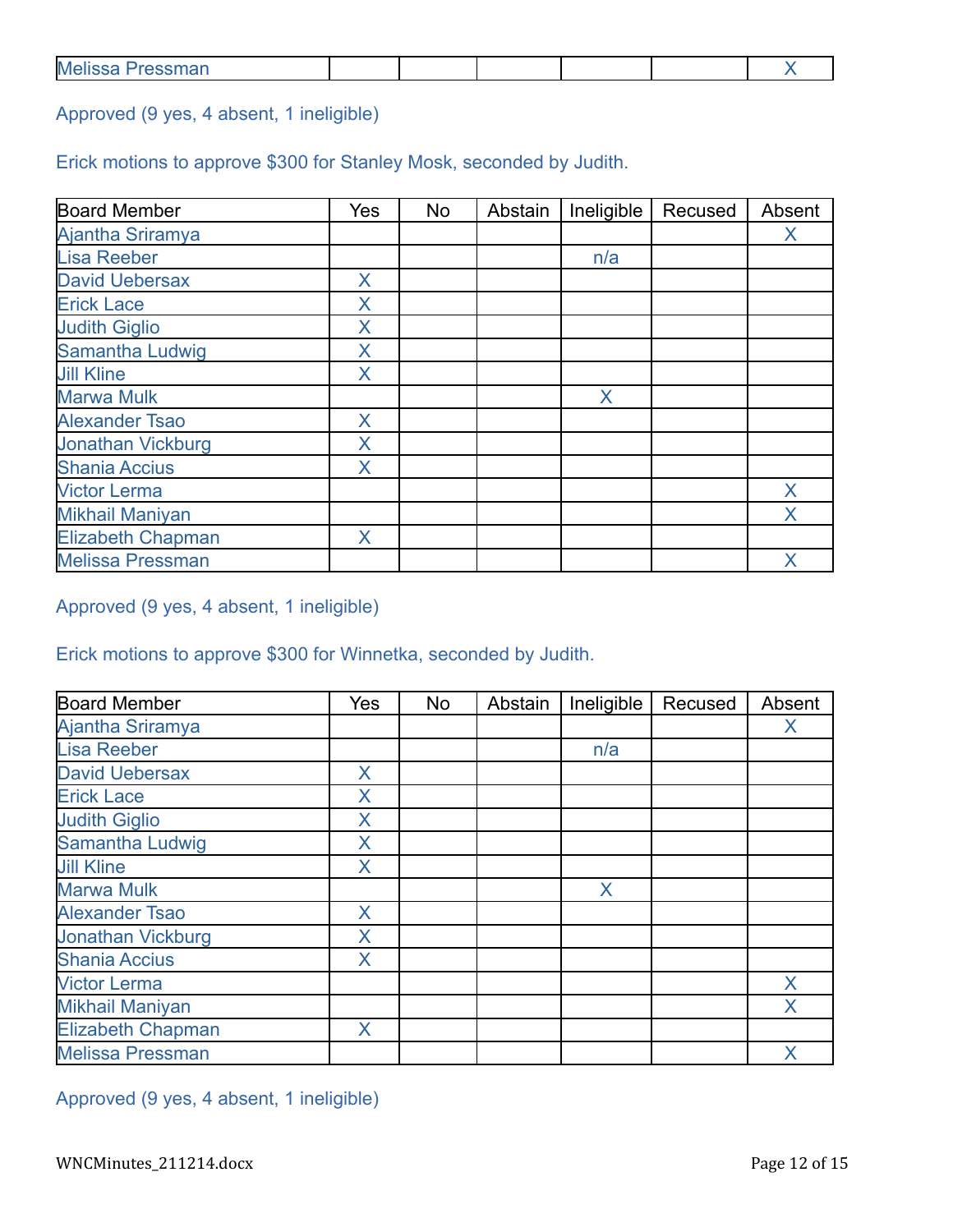- E Public Safety Committee (PSC) Report (Vickburg) [5 min]
	- NOTICE: Meetings as needed on the 4th Wednesday of the month
		- ◊ Due to upcoming holidays, upcoming meetings may be moved to Special Meetings for Wednesday, December 15.
		- ◊ General update on Committee plans and activity

**Jonathan**: They were unable to have a meeting last month. This month's normal meeting is unable to meet as it's Christmas Eve. They are planning a special meeting on the 29th.

**Erick**: Might be interested in joining the committee.

- F Budget & Finance Committee (B&F) Report (Ludwig) [2 min]
	- NOTICE: Meeting TBD
- G Rules Elections & By-Laws Committee (REB) Report (Lace) [2 min]
	- **●** NOTICE: Meeting TBD

**Erick**: We need a committee to go over the Rules and Bylaws.

**David**: Default membership is suggested on the bylaws.

**Erick**: Standing committee can come from stakeholders or committees, only members of the board.

Alex has volunteered & Jill as well.

# 11)**REPORTS, APPOINTMENT AND CONFIRMATION OF LIAISONS:**

- A LA DWP Memorandum of Understanding Oversight Committee Report
- B LA Neighborhood Council Coalition (LANCC)
- C Los Angeles Budget Advocate

**Glenn**: We should have all gotten an email regarding the opening of a budget advocate. Put your name in now in order to get consideration for the position.

- D Community Impact Statement Signatories
- E Valley Alliance of Neighborhood Councils (VANC)
- F West Valley Neighborhood Alliance on Homelessness

# **Erick**: Training ongoing. West Valley Census 1/25-27

- G LA City Council District 3 Beautification Action Team Liaison
- H Sustainability Alliance
- I Emergency Preparedness

WNCMinutes\_211214.docx Page 13 of 15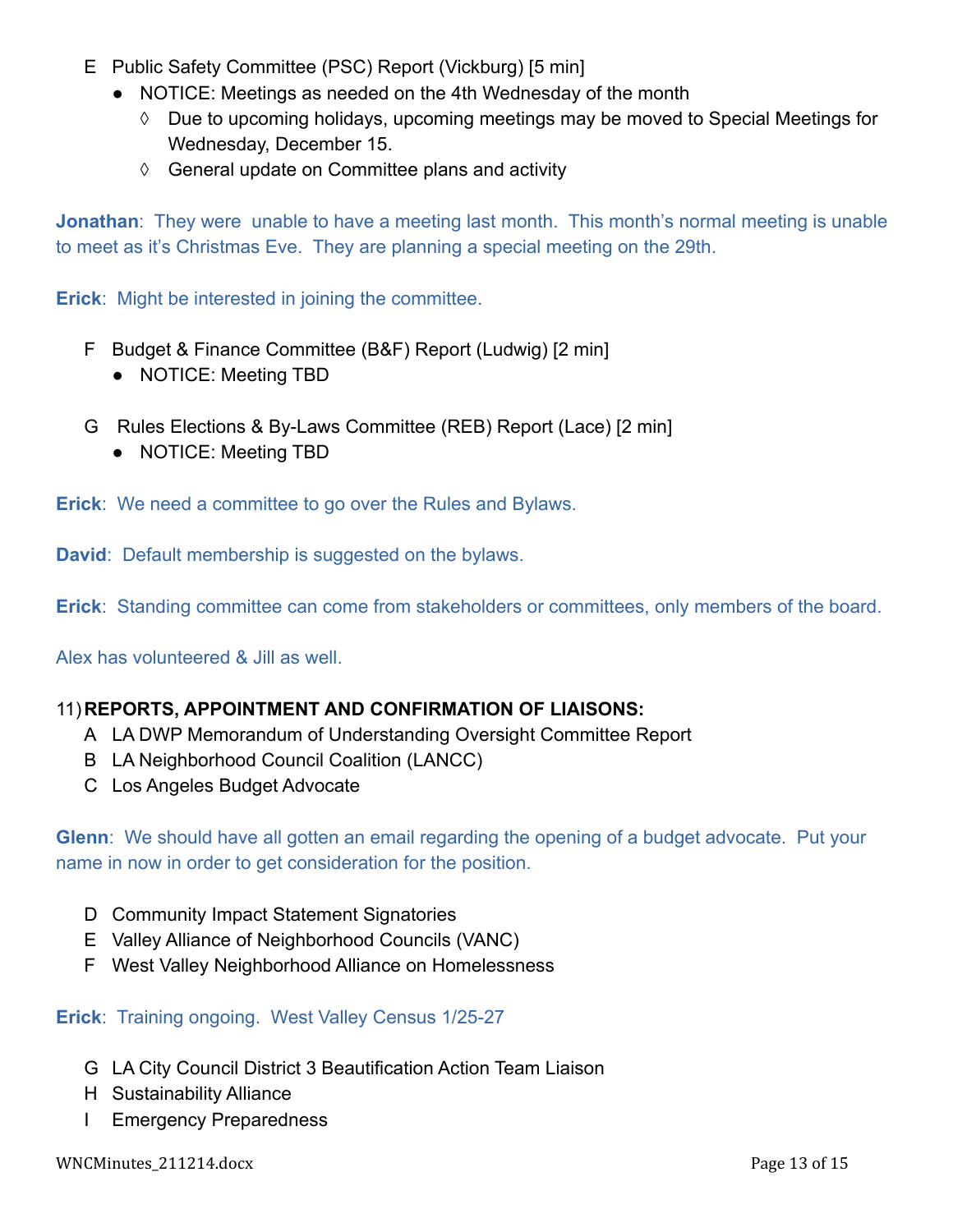# **Erick**: Training ongoing

- J Data Liaison
- K Grievance Panel

# **12)GOOD OF THE ORDER [2 min]**

**Shania**: Event this weekend on Saturday. Nonprofit Cultural Collective at Christ Community Church, 7911 Winnetka - small business marketplace. 10-3pm

12/18 Free Marketplace 9am Yoga 9:30 kick boxing 10 am Free Food distribution 1pm Santa toy giveaway Event ends at 3pm

**John and Michele**: Last Tuesday 100+ kids from Granada Hills Charter went to CVS and did a smash and grab.

Dec 17 Update - there was not a smash and grab, but there was a school fight in the Ralph's parking lot involving students as per the School's PD.

### **13)MEETING ADJOURNED**

### **THE AMERICAN WITH DISABILITIES ACT**

As a covered entity under Title II of the Americans with Disabilities Act, the City of Los Angeles does not discriminate on the basis of disability and, upon request, will provide reasonable accommodation to ensure equal access to its programs, services and activities. Sign language interpreters, assistive listening devices and other auxiliary aids and/or services may be provided upon request. To ensure availability of services, please make your request at least 3 business days (72 hours) prior to the meeting you wish to attend by contacting the Department of Neighborhood Empowerment by email: NCSupport@lacity.org or phone: (213) 978-1551 and/or either:

- The Winnetka NC Board Secretary via email at secretary@winnetkanc.com, or
- The Winnetka NC President at 818-992-1650, or via email at duebersax@winnetkanc.com.

### **PUBLIC ACCESS OF RECORDS**

In compliance with Government Code section 54957.5, non-exempt writings that are distributed to a majority or all of the board in advance of a meeting may be viewed at Winnetka Recreation Center, 8401 Winnetka Ave., CA 91306 and are available on our website at www.winnetkanc.com

or at the scheduled meeting. In addition, if you would like a copy of any record related to an item on the agenda, please contact the Winnetka NC Board Secretary via email at [ECHAPMAN@WINNETKANC.COM](mailto:ECHAPMAN@WINNETKANC.COM) or email duebersax@winnetkanc.com.

### **RECONSIDERATION AND GRIEVANCE PROCESS**

The Board may reconsider and amend its action on items listed on the agenda if that reconsideration takes place immediately following the original action or at the next regular meeting. The Board, on either of these two days, shall: (1) Make a Motion for Reconsideration and, if approved, (2) hear the matter and Take an Action.

If the motion to reconsider an action is to be scheduled at the meeting following the original action, then two items shall be placed on the agenda for that meeting: (1) A Motion for Reconsideration on the described matter and (2) a {Proposed} Action should the motion to reconsider be approved. A Board member who has previously voted on the prevailing side of the original action taken can only make a motion for reconsideration.

If a motion for reconsideration is not made on the date the action was taken, then a Board member on the prevailing side of the action must submit a memorandum to the Secretary identifying the matter to be reconsidered and a brief description of the reason(s) for requesting reconsideration at the next regular meeting. The aforesaid shall all be in compliance with the Brown Act.

#### **PROCESS FOR FILING A GRIEVANCE**

Any grievance by a Stakeholder must be submitted in writing to the Secretary of the Board of Directors. The Secretary shall then within no more than 30 days refer the matter to an ad-hoc grievance panel comprised of 3 Stakeholders who are randomly selected by the Council Secretary from a list of Stakeholders who have previously expressed an interest in serving from time to time on such a grievance panel. The Secretary will coordinate a time and a place, not to exceed 10 days, for the panel to meet with the person(s) submitting a grievance and to discuss ways in which the dispute may be resolved.

Thereafter, a panel member shall promptly prepare a written report to be forwarded by the Secretary to the Board to be heard at the next board meeting

### WNCMinutes\_211214.docx Page 14 of 15